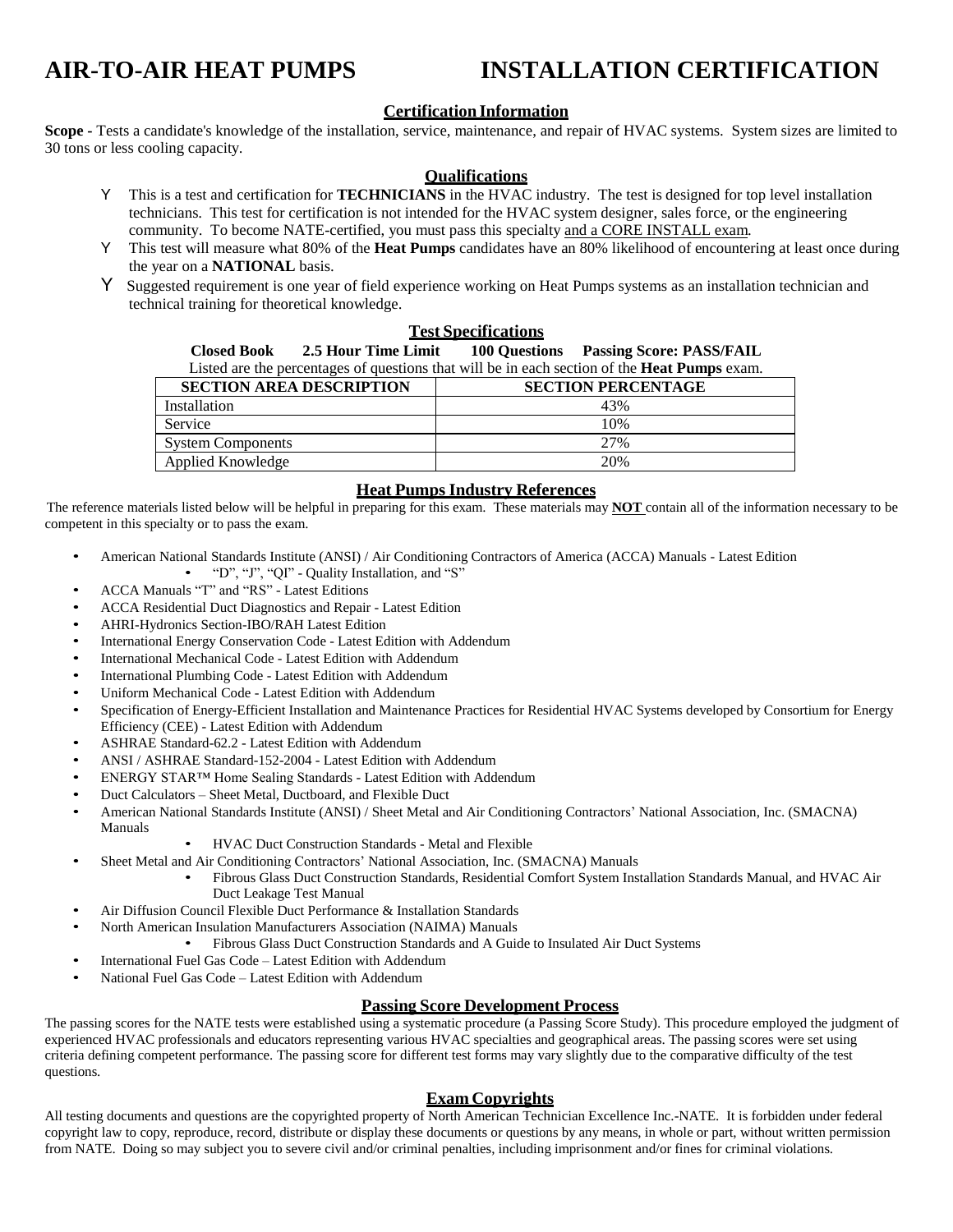## **Heating - Reverse Cycle Air to Air**

#### **Installer**

#### *INSTALLATION*

#### FABRICATING COPPER TUBING

REFRIGERANT LINE INSTALLATION

Locating, mounting, and routing Understanding limitations of length and diameter BENDING COPPER TUBING

Making a proper bend with spring benders Making a proper bend with cam type benders

#### COPPER TUBING PREPARATION

Cutting copper tubing Reaming copper tubing Cleaning copper tubing Swaging copper tubing

#### BRAZING

Overview of brazing copper to copper Oxyacetylene brazing Using air / fuel to solder Use of purging gas when brazing Overview of brazing copper to brass Overview of brazing copper to steel Selection of brazing materials

#### FLARE FITTINGS

Making a flare fitting - single and double Installing with flare fittings

#### BRAZING & SOLDERING EQUIPMENT

Brazing products - rods, flux, etc. Oxyacetylene brazing equipment Gas purging equipment in field brazing Air / Fuel systems - acetylene, propane, MAP, etc. Soldering products - solder, flux, and torches Tool maintenance and care

#### INSTALLING OUTDOOR UNITS

#### INSTALLING AND CONNECTING OUTDOOR UNITS

Locating unit Preparing site Placing unit Wiring outdoor units Connecting refrigerant lines

#### INSTALLING PACKAGED UNITS

#### INSTALLING AND CONNECTING PACKAGED UNITS

- Locating equipment Preparing site Lifting unit
- Sealing unit
- Wiring

#### INSTALLING INDOOR EQUIPMENT

INSTALLATION OF INDOOR AIR HANDLERS / FURNACES

Installing coil and air handler / furnace

- Connecting ductwork
- Connecting refrigerant lines
- Connecting condensate lines
- Wiring air handler / furnace
- Wiring thermostats
- Wiring electronic air cleaners
- TEV's installation
- Installing fixed metering devices Bulb location selection for TEV's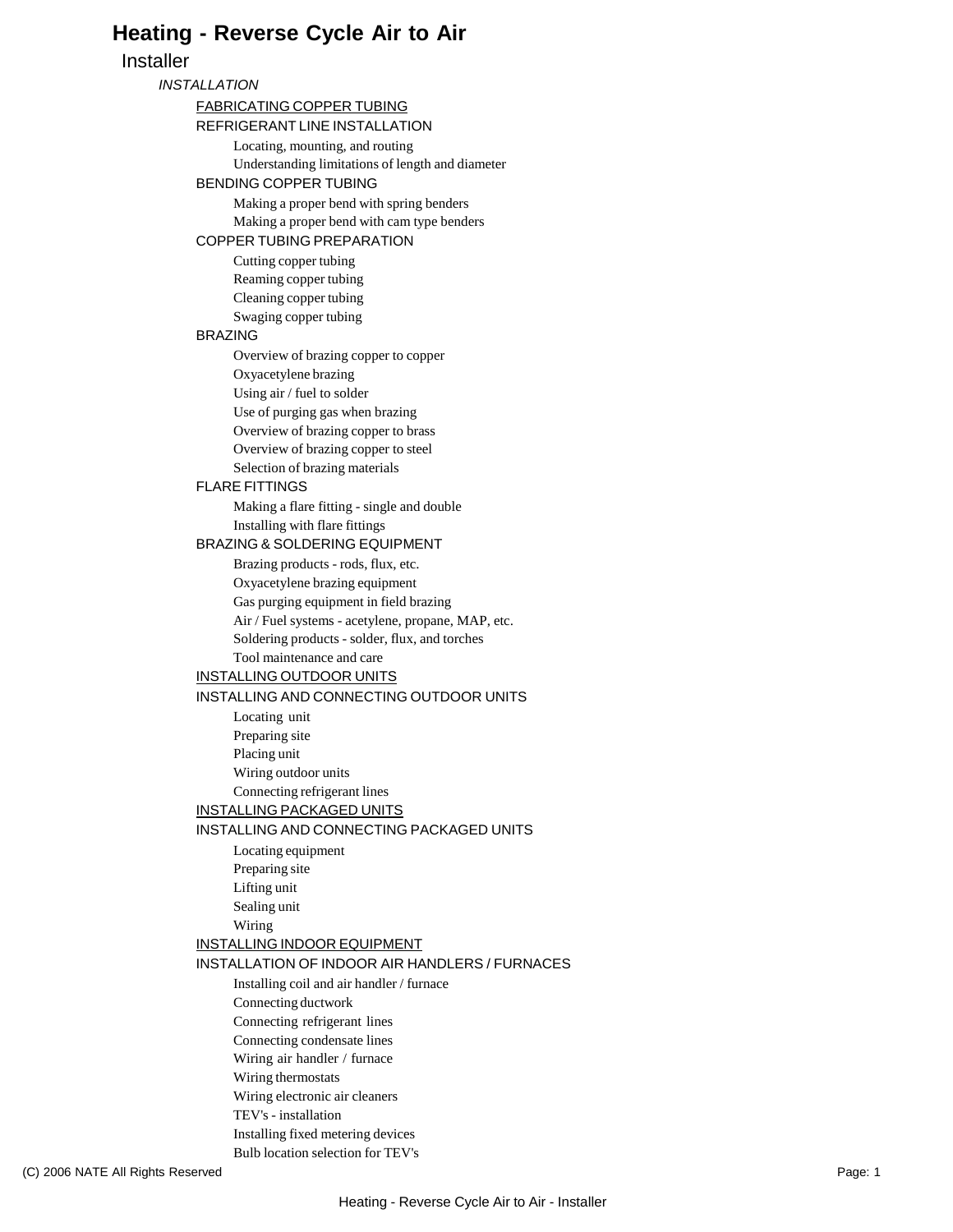Auxiliary heat Handling - lifting, hanging Trapping for condensate lines

#### EVACUATION & CHARGING

#### SAFE HANDLING OF REFRIGERANT CONTAINERS

Disposal

Securing refrigerants for transport

Signage and documentation for refrigerants

Proper storage

Proper container filling

#### EVACUATION

Overview - use of a vacuum pump Overview - use of a micron gauge Use of a manifold gauge set in evacuation Deep single evacuation process Removing core of access valves

#### LEAK CHECKING & DETECTION

Overview of leak checking and detection Leak checking with electronic leak detectors Leak checking with soap solutions Gas pressurization for leak checking Leak checking with ultrasonic leak detectors

#### CHARGING METHOD

Weigh in method Superheat method and where used Subcooling method and where used Charging blended refrigerants

DUCT INSTALLATION

#### DUCT FABRICATION EQUIPMENT

Ductboard tools - 90 V-groove, end cutoff, female shiplap, hole cutter, stapler, etc.

Flex tools - tensioning strap tools, knives, etc.

Metal tools - metal snips, sheers, benders, breaks, hand formers, calipers, rulers, stapler, etc.

#### INSTALLING METAL DUCT

Assembly methods for rectangular duct Assembly methods for round duct Hanging ductwork Sealing metal duct

Insulation - internal and external

#### INSTALLING FLEXIBLE DUCT

Assembly methods - appropriate length

Hanging flexible duct

Sealing flexible duct

Installation Technique

#### INSTALLING DUCTBOARD

Assembly methods for ductboard - supports

Hanging methods for ductboard

Sealing ductboard

Installation Technique

#### INSTALLING GRILLES, REGISTERS, DIFFUSERS, & DAMPER

Mounting to ductwork Securing methods

Sealing methods

#### FIELD CONSTRUCTION / INSTALLATION

Techniques for joining dissimilar duct

Duct of alternate materials - wood, aluminum, etc.

#### CHASES USED AS DUCTS

Floor joists as air ducts Vertical chases INSTALLINGACCESSORIES

#### INSTALLING THERMOSTATS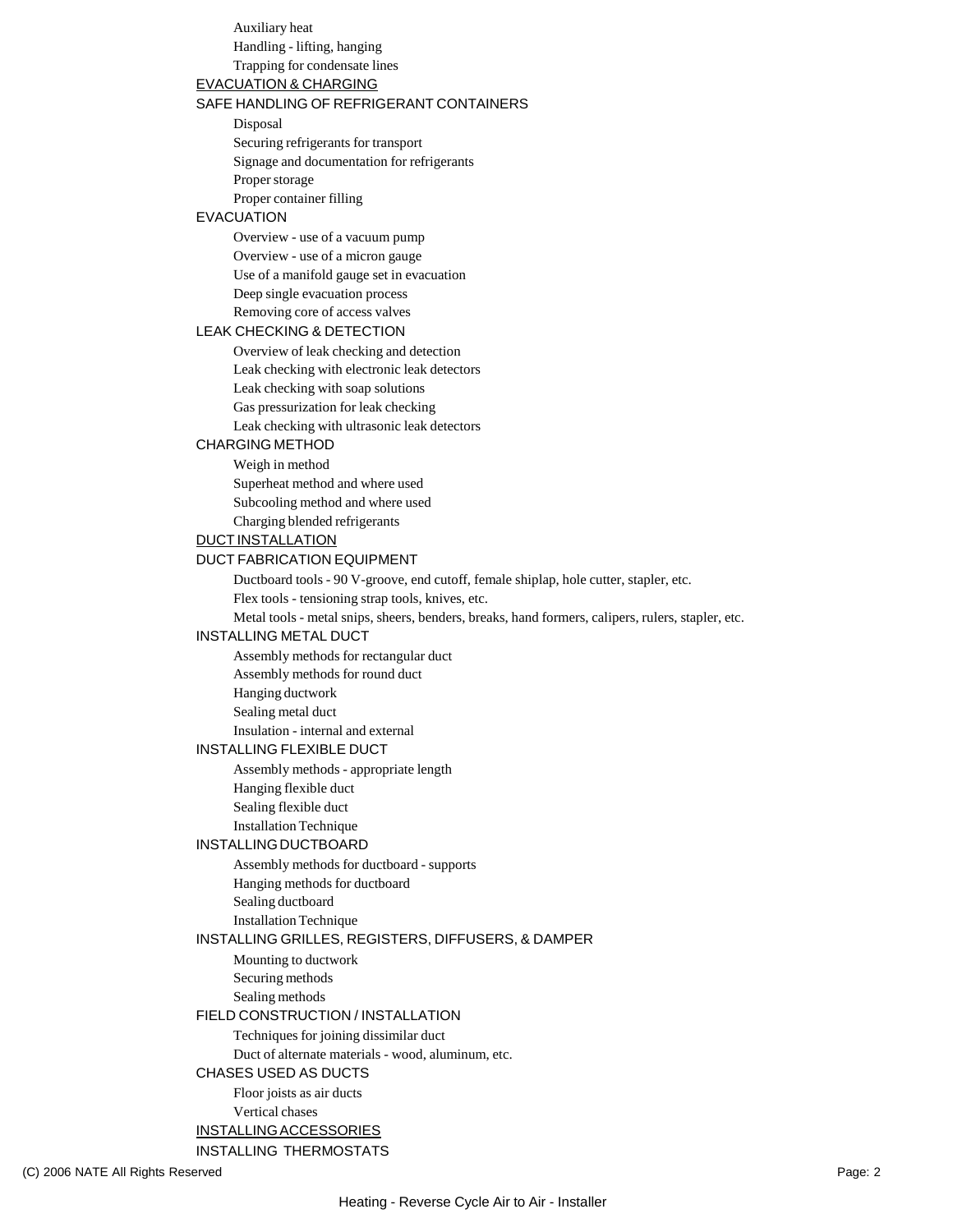Locating and mounting Wiring electromechanical thermostats Wiring electronic thermostats Setting anticipators when used Installing air side low ambient control Installing outdoor thermostat Setting balance point on outdoor thermostat INSTALLING ELECTRONIC AIR CLEANERS Installing to a unit - sealing Wiring Controlling electronic air cleaners INSTALLING HUMIDIFIERS Installing Wiring Controlling humidifiers INSTALLINGECONOMIZERS Installing Wiring Controlling economizers FIELD WIRING WIRING UNITS & CONTROL WIRING Connecting electrical power Connecting control circuits Meeting manufacturer sizing requirements - wire sizing (size and number) START-UP AND CHECKOUT PRE-STARTPROCEDURES Surveying installation - checking equipment match Inspect connections for tightness Set dip switches/jumpers on CEM motors Set speed taps on multi-speed motors Set adjustable pulleys on belt driven blowers Ensure clean filter is in place and accessible Ensure condensate line is flowing START-UP PROCEDURES AND CHECKS Surveying installation Supply voltage checks Motor checks Checking sequences Check fan rotation Check scroll compressor rotation - high noise level, etc. Startup checklist and preparation Metering device - refrigerant circuit checks Airflow checks Pressure checks Temperature checks - dry bulb, wet bulb, etc. Reversing valve checks LEAK DETECTION TOOLS Soap solution Electronic leak detectors Ultrasonic leak detector Halide leak detector Use of dye leak detectors REFRIGERANT CIRCUIT TOOLS MANIFOLD GAUGE SET Manifold gauge set How to read the gauge set How to connect the gauge set for different purposes Types and styles of gauge sets Using the gauge set for diagnostics

Low loss fitting connections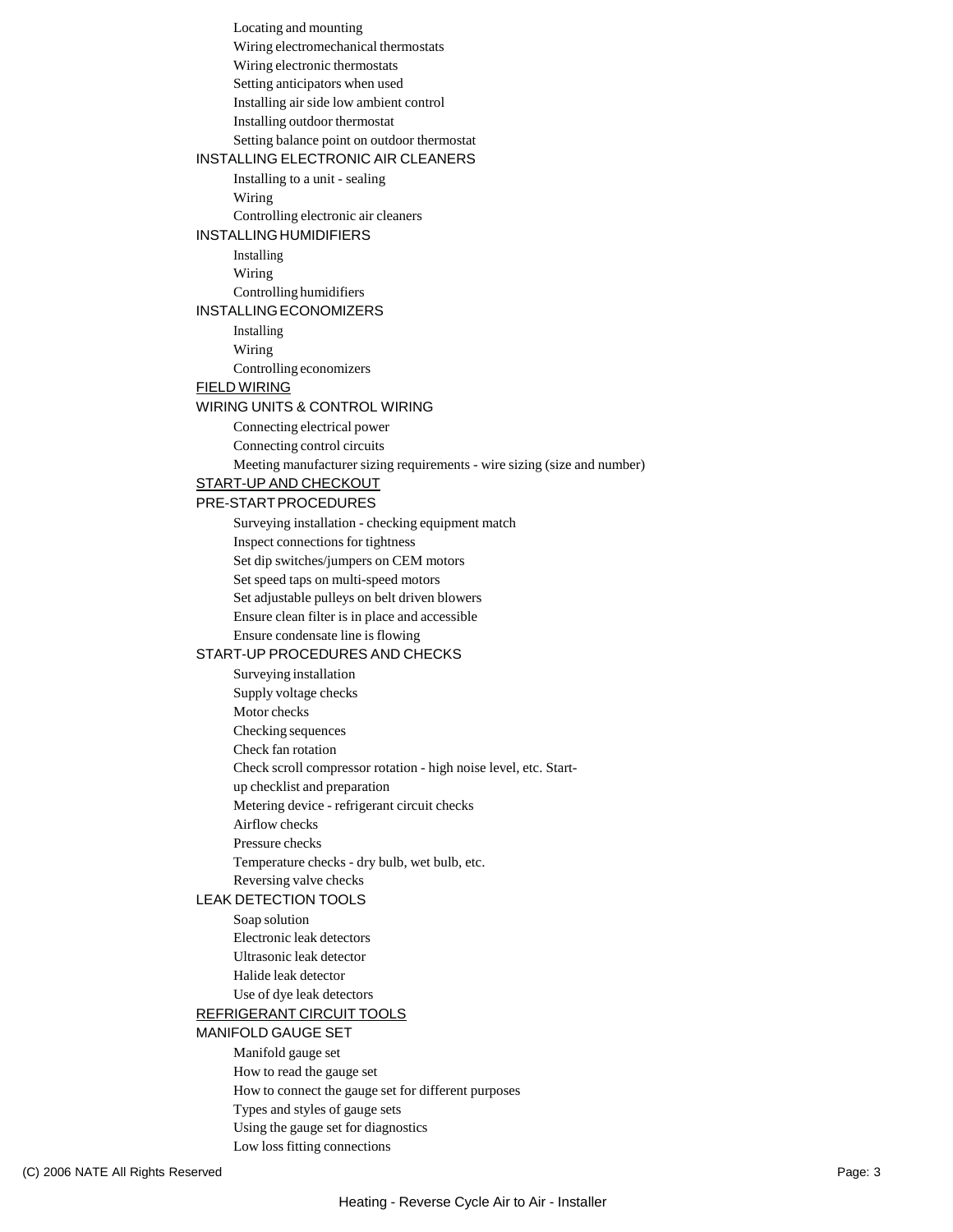Gauge calibration and maintenance EVACUATION TOOLS Vacuum pump Micron gauge Valve opening tools - core removers, etc. Gauge calibration and maintenance CHARGING TOOLS Charging scales DUCT FABRICATION FABRICATION TECHNIQUES FOR METAL DUCT Seam types - pittsburgh and snap lock Joint Types - drive slips, reinforced drive slips, "s" slip, and standing "s" slip Use of strength breaks in rectangular duct FABRICATION TECHNIQUES FOR DUCTBOARD Layout of duct fitting Groove cutting - hand / machine Use of joint tape **RETROFITTING** EQUIPMENT COMPONENT RETROFITTING Changing out an outdoor unit Changing out an indoor unit Modifying ductwork for replacement equipment AIRFLOW MEASUREMENTS INTRODUCTION TO AIRFLOW MEASUREMENTS Introduction to airflow Static pressure AIRFLOW VELOCITY MEASUREMENTS Introduction to airflow velocity Velometer - electronic and mechanical Anemometer Velocity measurement procedures Gauge calibration AIRFLOW PRESSURE MEASUREMENTS Overview of static pressure measurements Inclined manometer Diaphragm type differential pressure gauge Utube manometer Electronic manometer / pressure measurement Gauge / meter calibration Absolute vs. Gauge Pressure AIRFLOW VOLUME MEASUREMENTS Introduction to volume Airflow hood Formulae for determining CFM of air Formulae for weight of air Locations for air volume measurements AIRFLOW CHECKS & DESIGN TOOLS Using manufacturer's airflow charts and tables Using a duct calculator and design charts *SERVICE* **DIAGNOSTICS** PRELIMINARY SYSTEM DIAGNOSTICS Outdoor unit checks Indoor unit checks Wiring checks Refrigerant line checks Thermostat checks Condensate drain checks Accessories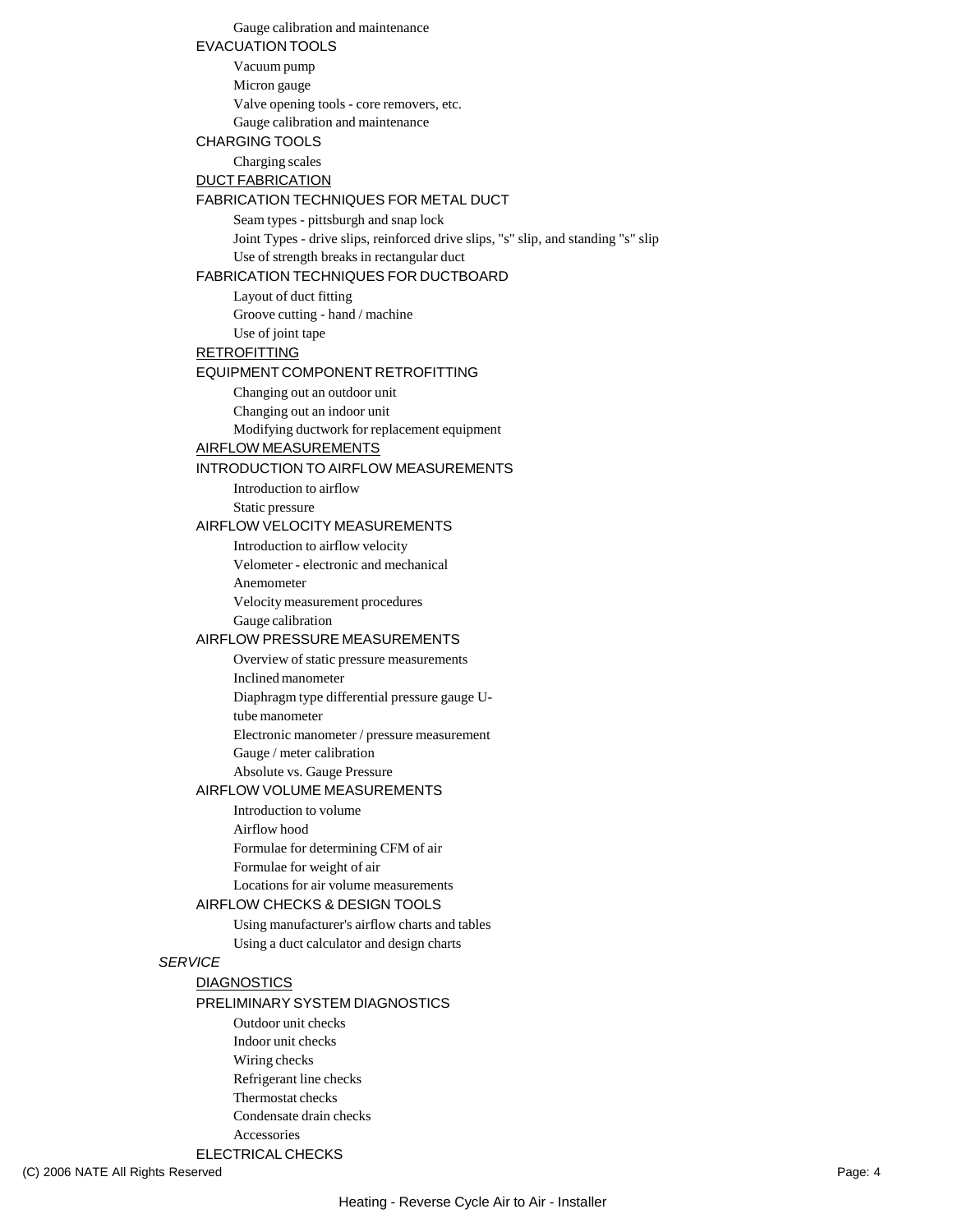Supply checks Compressor circuits Condenser fan circuits Indoor blower circuits Thermostat circuits Transformer circuits Defrost control circuits Indoor auxiliary heat circuits Reversing valve solenoid circuits Electronic controllers - input / output

#### ELECTRICAL COMPONENT CHECKS

Thermostat Transformers Overcurrent protection Relays and contactors Condenser fans Indoor blowers Solenoid valves coils Defrost termination control Outdoor thermostats

#### REPAIR

Refrigerant circuit on coils Ductwork Electrical wiring

#### INTRODUCTION TO ELECTRICAL TROUBLESHOOTING

#### LOW VOLTAGE CIRCUITS

Voltage tests Equipment continuity tests Ground tests

#### LINE VOLTAGE CIRCUITS

Voltage tests Equipment continuity tests Ground tests

#### *SYSTEM COMPONENTS*

#### INTRODUCTION TO SYSTEMS

#### HEAT TRANSFER PRINCIPLES

Heat transfer - evaporation and condensation Basic refrigeration circuit - 10 components Temperature and pressure in the refrigerant circuit

#### SPLIT SYSTEMS

Introduction to split system heat pump configurations and applications Equipment locations and mounting Duct designs for split systems heat pumps Electrical layouts for split systems heat pumps Refrigerant circuits for split systems heat pumps Specifications for split system heat pumps Attic / crawlspace layouts for split systems heat pumps Closet layouts for split systems heat pumps Basement layouts for split systems heat pumps Auxiliary heat options with split system heat pumps Ventilation options heat pumps Regional considerations in split system heat pump designs Special consideration of indoor coils above living space

#### PACKAGED SYSTEMS

Introduction to package heat pump configurations Equipment locations for package heat pumps Basic duct designs for packaged equipment Electrical layouts with packaged heat pumps Packaged equipment in single story applications Packaged equipment in multi story applications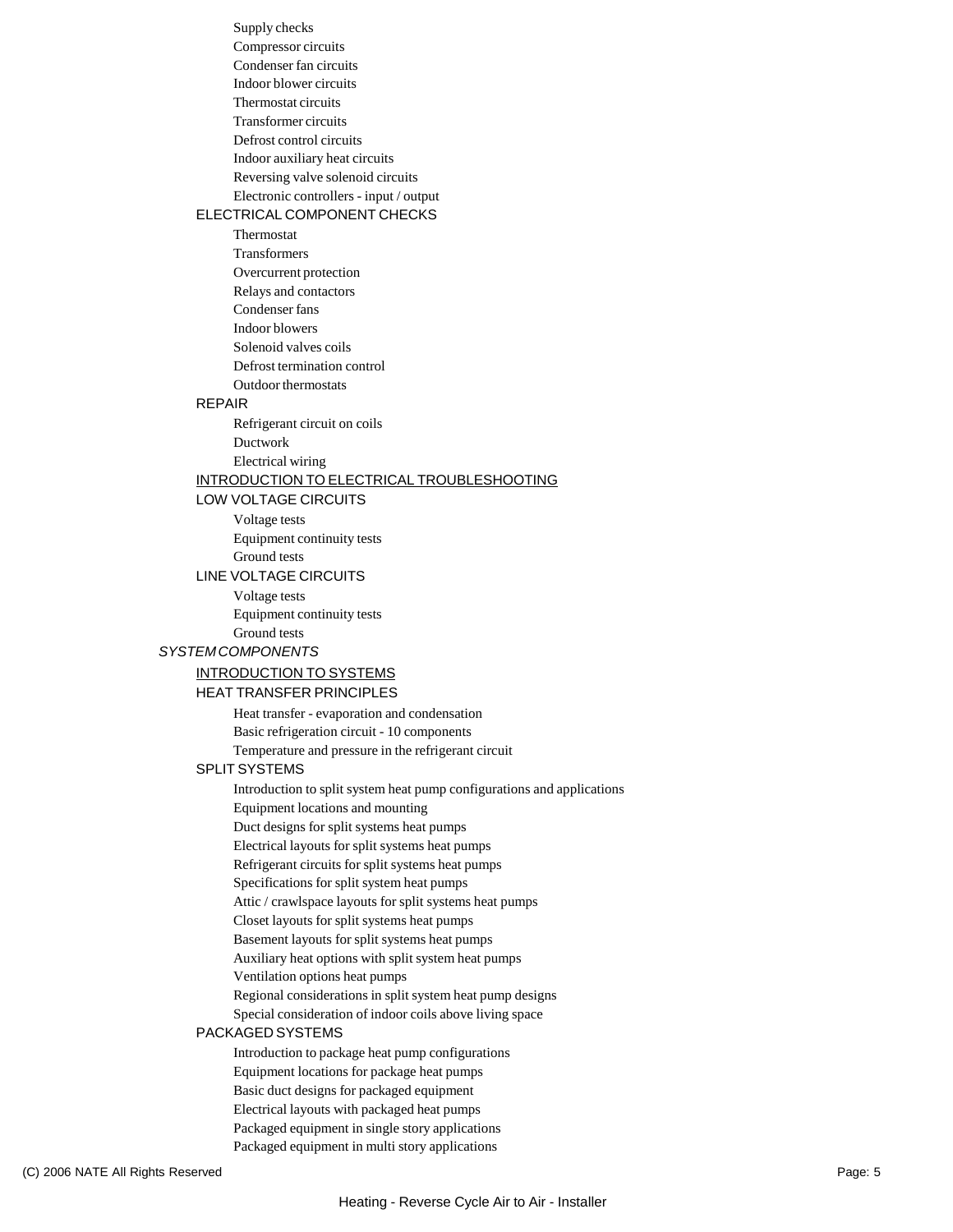Packaged equipment in crawlspace applications Heat options with packaged heat pumps Ventilation options for packaged heat pumps

Economizer options

Regional considerations in packaged equipment

Specifications for packaged equipment

#### MULTI-CAPACITY SYSTEMS

Overview of multi-capacity systems

Sequencing of multi-capacity heat pumps

Refrigerant circuits

Indoor Airflow

01 MDU of need to adjust airflow per capacity requirements

#### MDU of need to adjust airflow per capacity requirements

#### THE BASIC HEAT PUMP REFRIGERANT CIRCUIT

Basic circuit layout for a heat pump Role of compressor Role of evaporator Role of condenser Role of metering device Role of high pressure vapor line Role of low pressure suction line Role of reversing valves

#### THE HEAT PUMP REFRIGERATION CYCLE OPERATING MODES

Heat pump circuit operation in the cooling mode Heat pump circuit operation in the heating mode The defrost cycle

## DUCT SYSTEMS

### DUCT SYSTEMS

Duct system materials - metal, ductboard, flexible duct, PVC, etc.

Duct configurations - extended plenum, reducing extended plenum, perimeter radial, perimeter loop, overhead radial

Return configurations - ducted, central, etc.

Return grille locations - low sidewall, high sidewall, etc.

Supply locations - floor, sidewall, ceiling, etc.

Duct locations - attic, basement, crawlspace, slab, roof, furr down, and exposed

Fitting nomenclature - plenum, transition, elbow, round duct, rectangular duct,

turning vanes, wyes, and sheet metal duct joints

#### WIRING LAYOUTS

#### POWER WIRING

Overview of power wiring Single phase wiring

Three-phase wiring

#### LOW VOLTAGE

Overview of low voltage wiring

#### COMPONENTS

OUTDOOR COILS

Types - basic designs

## Airflow characteristics

#### **COMPRESSORS**

Fundamentals of compressor operations

Compressor types

Introduction to start components

Selecting start components

Considerations in using start components

Hard start kits - potential relay and start capacitor

Soft start PTCR assists

#### REFRIGERANTS

Refrigerants used in Res./Lt. Com heat pumps

Properties of refrigerants used in Res/Lt. Com heat pumps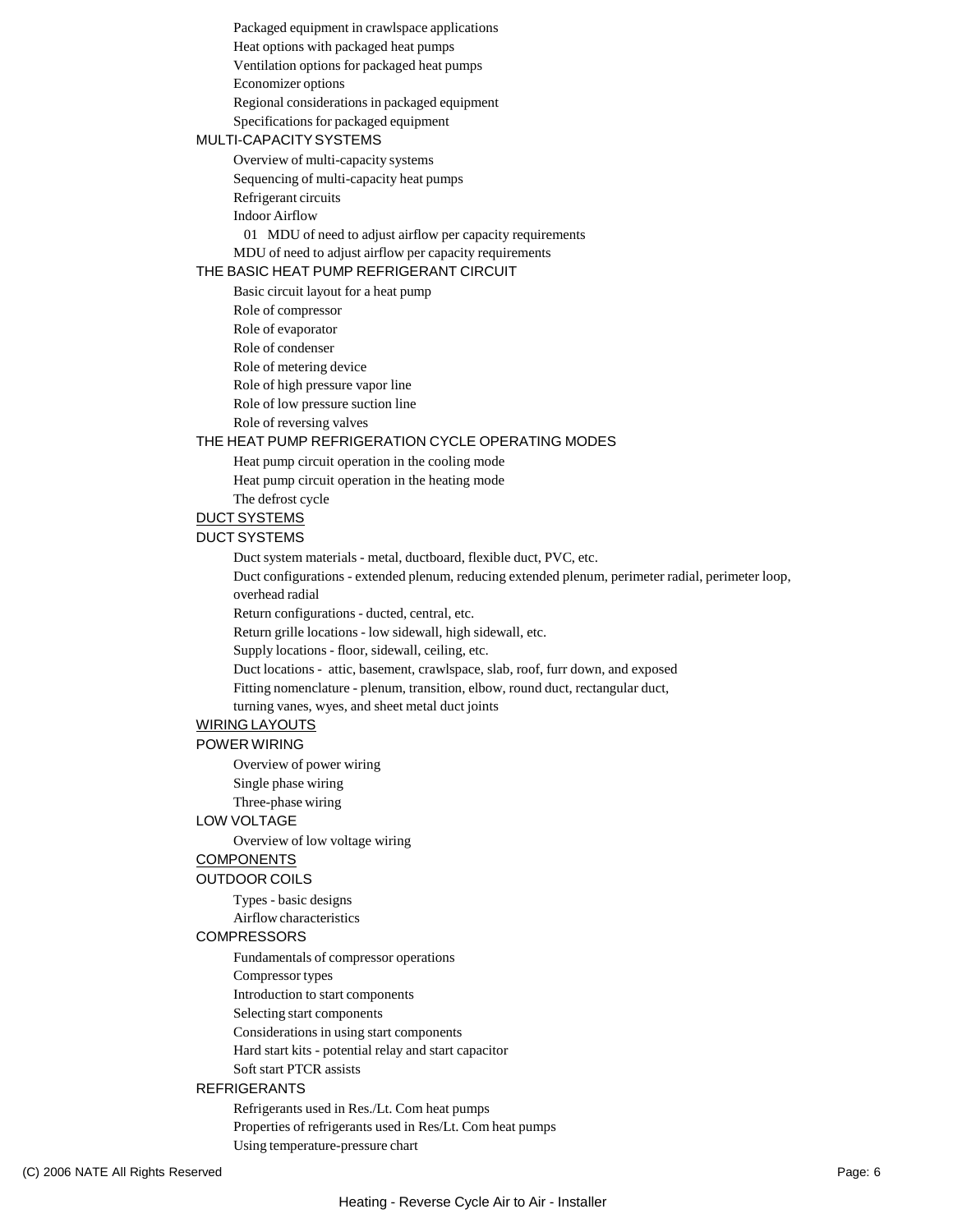#### Refrigerant conservation

#### SERVICE VALVES

Front seating service valves Back seating service valves Gauge port

#### REFRIGERANT CIRCUIT ACCESSORIES

Operation fundamentals - accumulators

Operation fundamentals - filter-driers, bi-directional

Operation fundamentals - sight glasses, moisture indicators, liquid indicators, etc.

Mufflers

#### INDOOR COILS

Types - basic designs and operating characteristics of A-coil, slab, and slant indoor coils Basics of selection

Condensate drains

## METERING DEVICES

Types

Selection

### BLOWERS AND FANS

Role of indoor blowers Role of outdoor fans

#### LINE SETS

Introduction to line sets Application considerations when using line sets

#### AIR SIDE COMPONENTS

Dampers

Ventilation fittings Electronic air cleaners (EAC's) Electrostatic filters - non-electric

Media type filters

Fixed outdoor air damper

Insulating material

Flexible connectors

#### GRILLES, REGISTERS, & DIFFUSERS

Types and uses

#### FASTENERS

Screws

Bolts

Nuts and washers

Lockpins

Rivets

#### ELECTRICAL COMPONENTS

Overcurrent protection

- Capacitors
- Solenoids

Crankcase heaters

Auxiliary heat

Transformers

#### REVERSING VALVES

Basics of operation Components

#### CONSTANT AIRFLOW MOTORS

Intro to variable speed motors - ECM, BPM, and VSIM Motor mounting and installation requirements Electronic interface and setting for airflow requirements

ELECTROMECHANICAL SENSING CONTROLS

ELECTROMECHANICALWALL THERMOSTATS

Basic thermostat types and operation Thermostat terminals and wiring

Using electromechanical thermostats

ELECTROMECHANICAL TEMPERATURE CONTROLS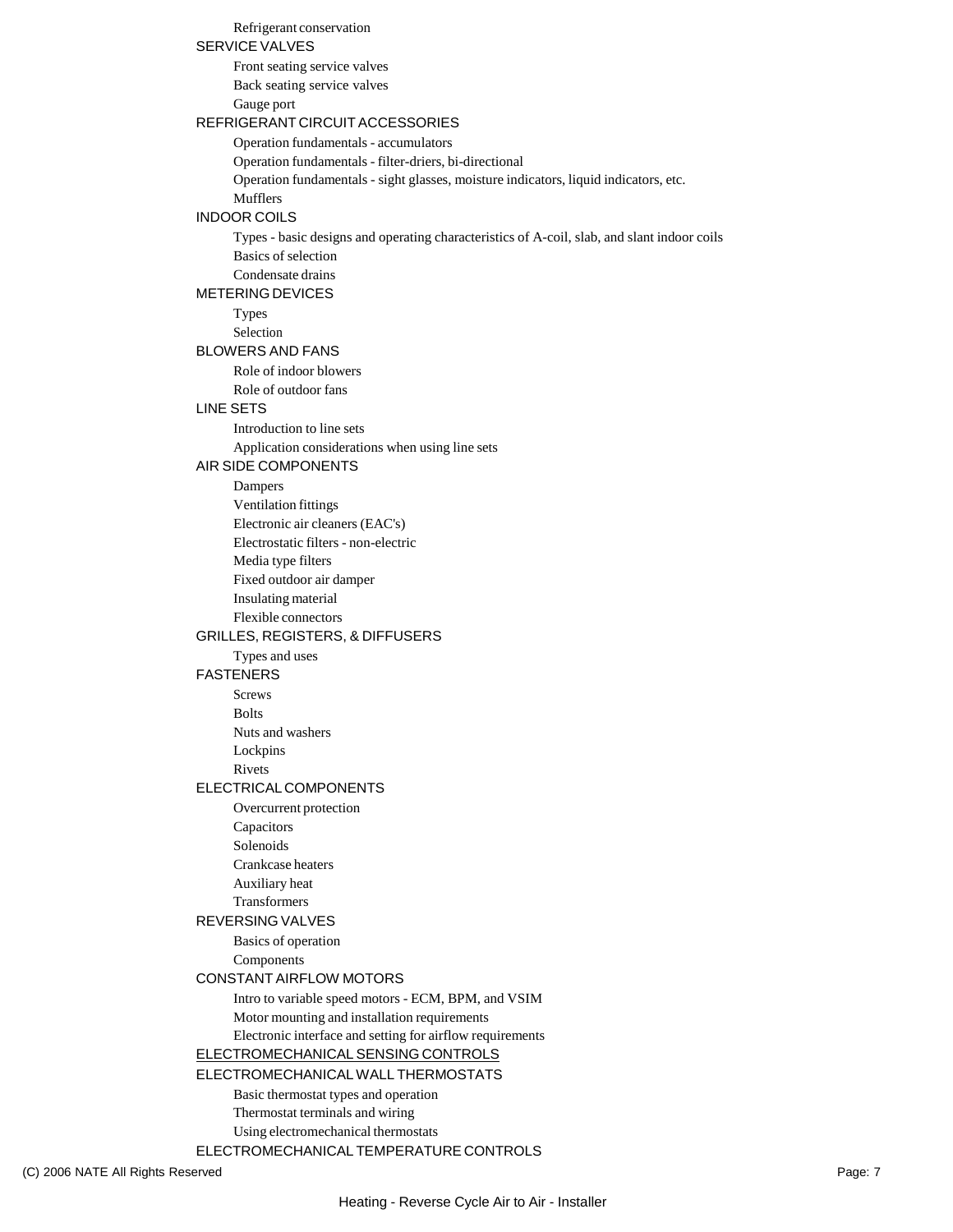Introduction to bimetal controls Disc type temperature limit controls Introduction to vapor charged controls Overview of electric heat high limits Motor overloads PRESSURE CONTROLS Introduction to disc type pressure controls and hi/low controls Operation of disc type pressure controls ELECTROMECHANICAL OUTDOOR THERMOSTATS Overview of outdoor thermostats Outdoor thermostat wiring Low ambient cooling controls REFRIGERANT CIRCUIT CONTROLS PRESSURE CONTROLS High pressure limit controls Low pressure limit controls NON-SENSINGCONTROLS RELAYS AND CONTACTORS Introduction to relays and contactors Basics of relay and contactor operation - inrush and holding Selecting relays and contactors Application considerations for relays and contactors ELECTRIC HEAT CONTROLS Sequencers ELECTRONIC CONTROLS ELECTRONIC THERMOSTATS Fundamentals of electronic thermostats Overview of electronic thermostat operation ZONE CONTROLS Fundamentals of zone controls Typical zone control logic ELECTRONIC COMPRESSOR CONTROLS Fundamentals of compressor controls Operation of compressor controls ELECTRONIC TIMERS Introduction to blower delay timers Introduction to compressor delay timers ELECTRONIC DEFROST CONTROLLERS Fundamentals of electronic defrost controllers *APPLIED KNOWLEDGE: REGS, CODES, & DESIGN* AIR QUALITY REGULATIONS INDOOR AIR QUALITY Fresh air supplies ELECTRICAL CODE REQUIREMENTS Overview of electrical code Circuit breaker and fuse requirements General wiring practices Class I wire sizing Class II wire sizing Conduit sizing Definitions STATE AND LOCAL REGULATIONS AND CODES STATE AND LOCAL REGULATIONS State requirements for technicians CODES Plumbing

Municipalities

HVAC for Lt. Commercial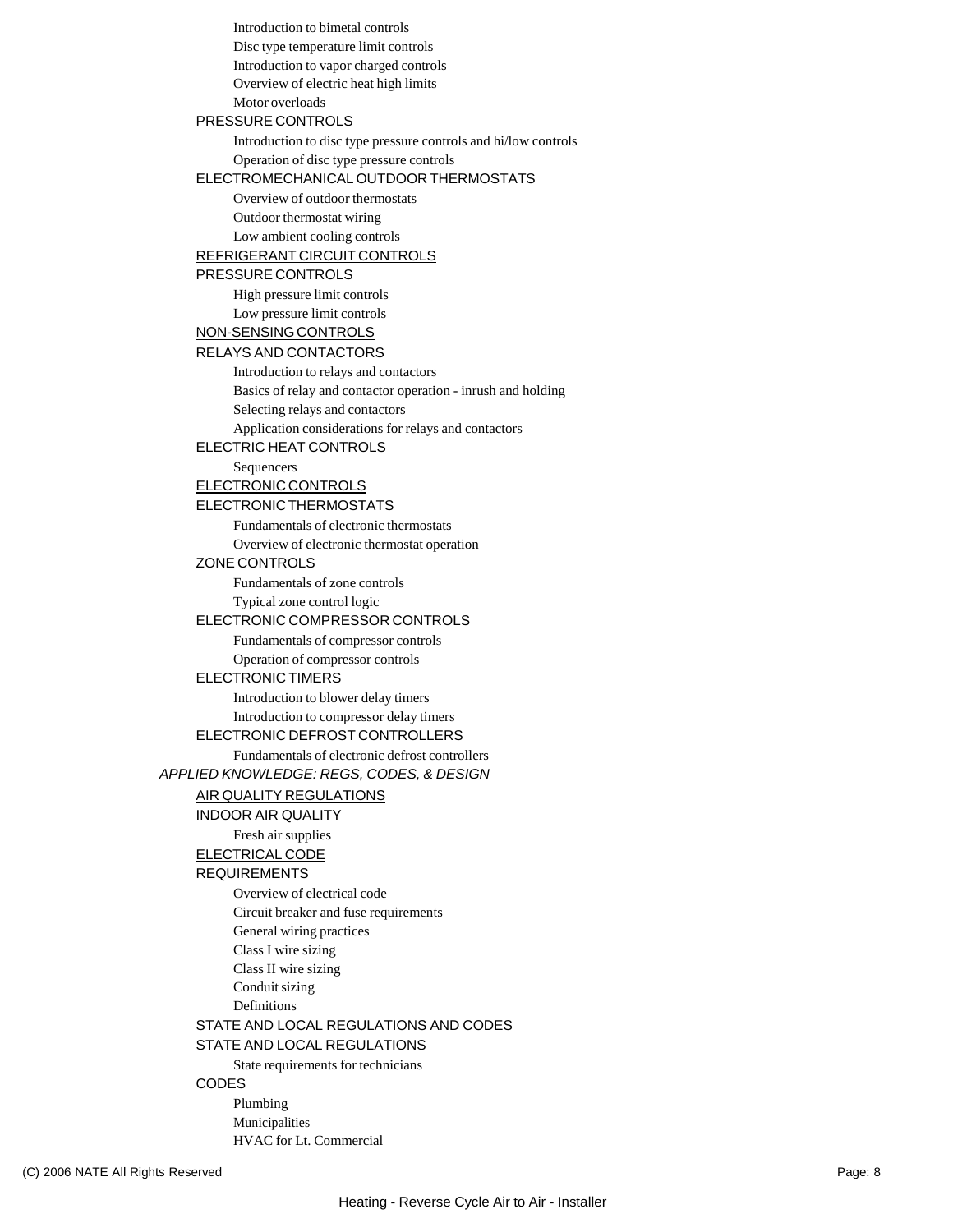#### (C) 2006 NATE All Rights Reserved Page: 9 FIRE PROTECTION REGULATIONS AND CODES REQUIREDCOMPONENTS Return air sensors Fire dampers FIRE PREVENTION **Overview** DESIGN CONSIDERATIONS - COMFORT TEMPERATURE Designing for capacity HUMIDITY Role of humidity in comfort INDOOR AIR QUALITY Ventilation - comfort Air cleaning for comfort Outside air SOUND LEVEL Equipment location considerations Isolation, mounting pad, duct, and structure Duct systems DESIGN CONSIDERATIONS - EQUIPMENT SPLIT SYSTEMS System designs - closets, basements, etc. Refrigerant piping Equipment location Electrical layouts Duct design / balancing Condensate drains Ventilation - fresh air Regional design considerations Ventilation - equipment Secondary condensate drains / pans Mounting of equipment Auxiliary heat options PACKAGED SYSTEMS Package system configurations and design Equipment locations design Applications for packaged systems Basic duct designs for packaged equipment Condensate drain piping design Electrical layouts with packaged heat pumps Packaged equipment in single story applications Packaged equipment in multi story applications Packaged equipment in crawlspace applications Heat options with packaged systems Ventilation options Regional considerations in packaged equipment DESIGN CONSIDERATIONS - COMPONENTS DIFFUSERS, REGISTERS, AND GRILLES Selecting diffusers, grilles, and registers Modifying locations ACCESSORIES Start components Filter-driers - When to use? and How to select? Filtering - EAC, media, HEPA, electrostatic Outdoor thermostats - lockout auxiliary heat Wall thermostat options - electric heat stat vs gas heat stat MECHANICAL CODE EQUIPMENTACCESS Minimum clearance Electrical disconnects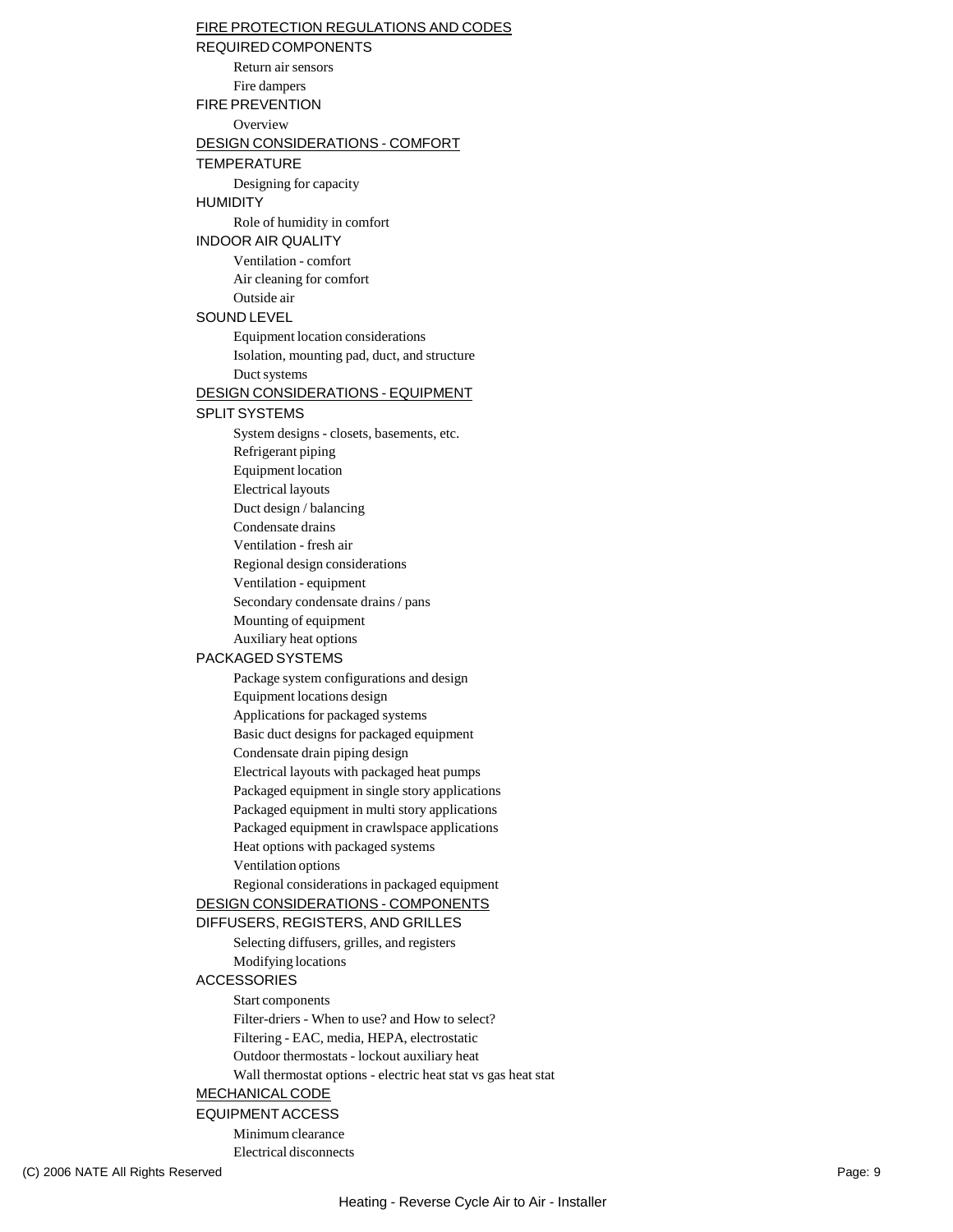## Fire dampers

REFRIGERANT LINE ROUTING

Support requirements Inspection requirements

#### CONDENSATE DRAINS

Materials Sizing

#### RECOVERY / RECYCLING MACHINES

#### RECOVERY MACHINES

Introduction to recovery machines

Types and styles of recovery machines

Typical recovery procedures

Recovery machine maintenance and cylinder maintenance

#### RECYCLING MACHINES

Introduction to recycling machines

Types and styles of recycling machines

Typical recycling procedures

Recovery machine maintenance and cylinder maintenance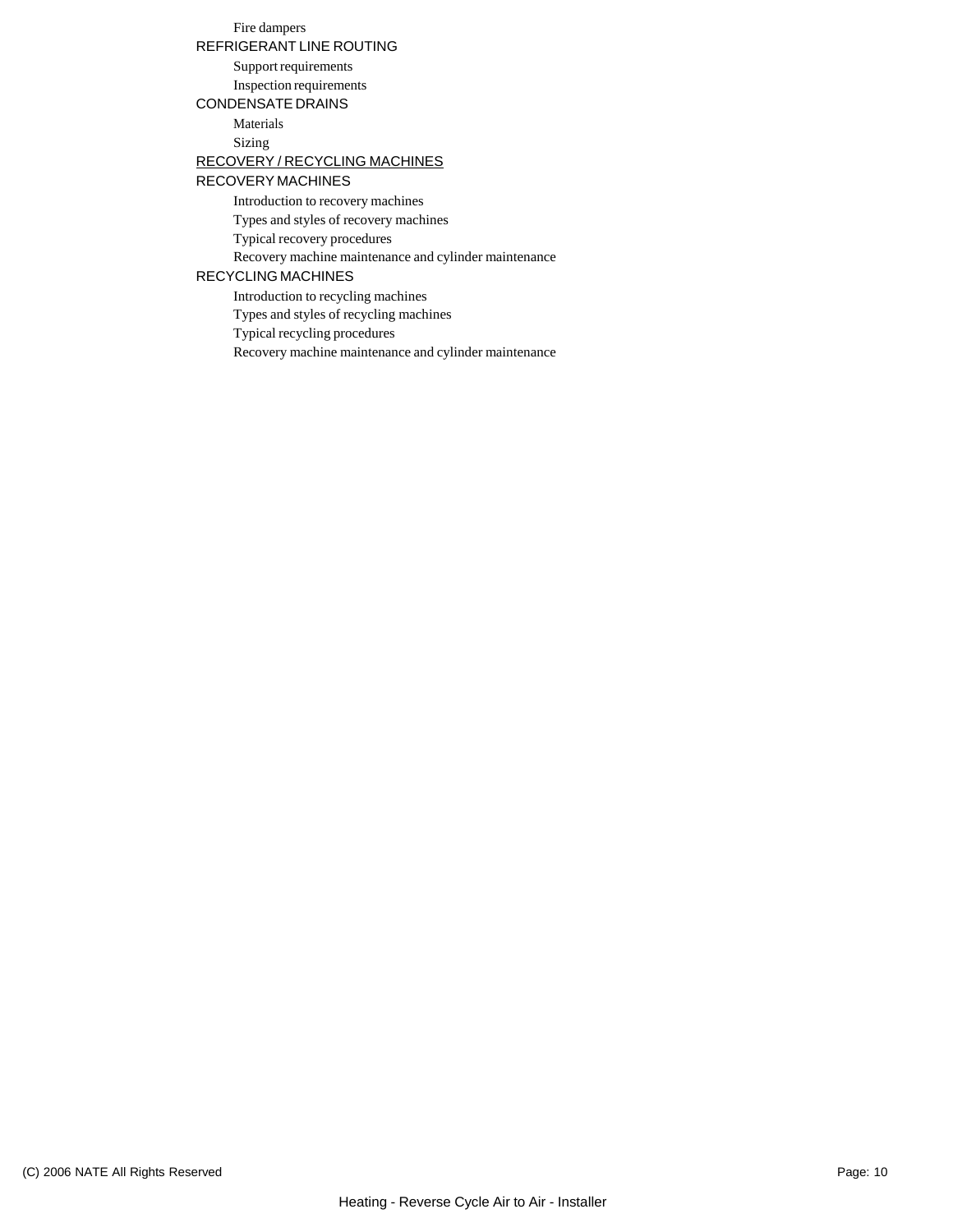

$$
Pressure (PSI) = 0.433 \times Head (feet of water)
$$



*Area=* 1t x *radius 2*  $A^2 + B^2 = C$ *Circumference*

*Diameter* = 1t

*ASP* x *100 FR= TEL (IWqIOO)*



*1IWC* =*0.0360PSI 1 PSI=* 27.72 *IWC*

*Rectangular Duct Area (ft2)* = *Length* x *Width Round Duct Area*  $(ft2) = \frac{11 \times diameter}{570}$ *144*

> *(2650* x *I) mfd= E*

*576*

*CFM* = *Velocity (fpm)* x *Duct Area (ft 2)*

CFM - 
$$
\frac{(Watts \times 3.413)}{(ATx 1.08)}
$$
  
Cr (Series) =  $\frac{1}{C1} + \frac{1}{C2} + \frac{1}{C2}$ 

 $C_r$  (Parallel) =  $C_1 + C_2 + ... + C_w$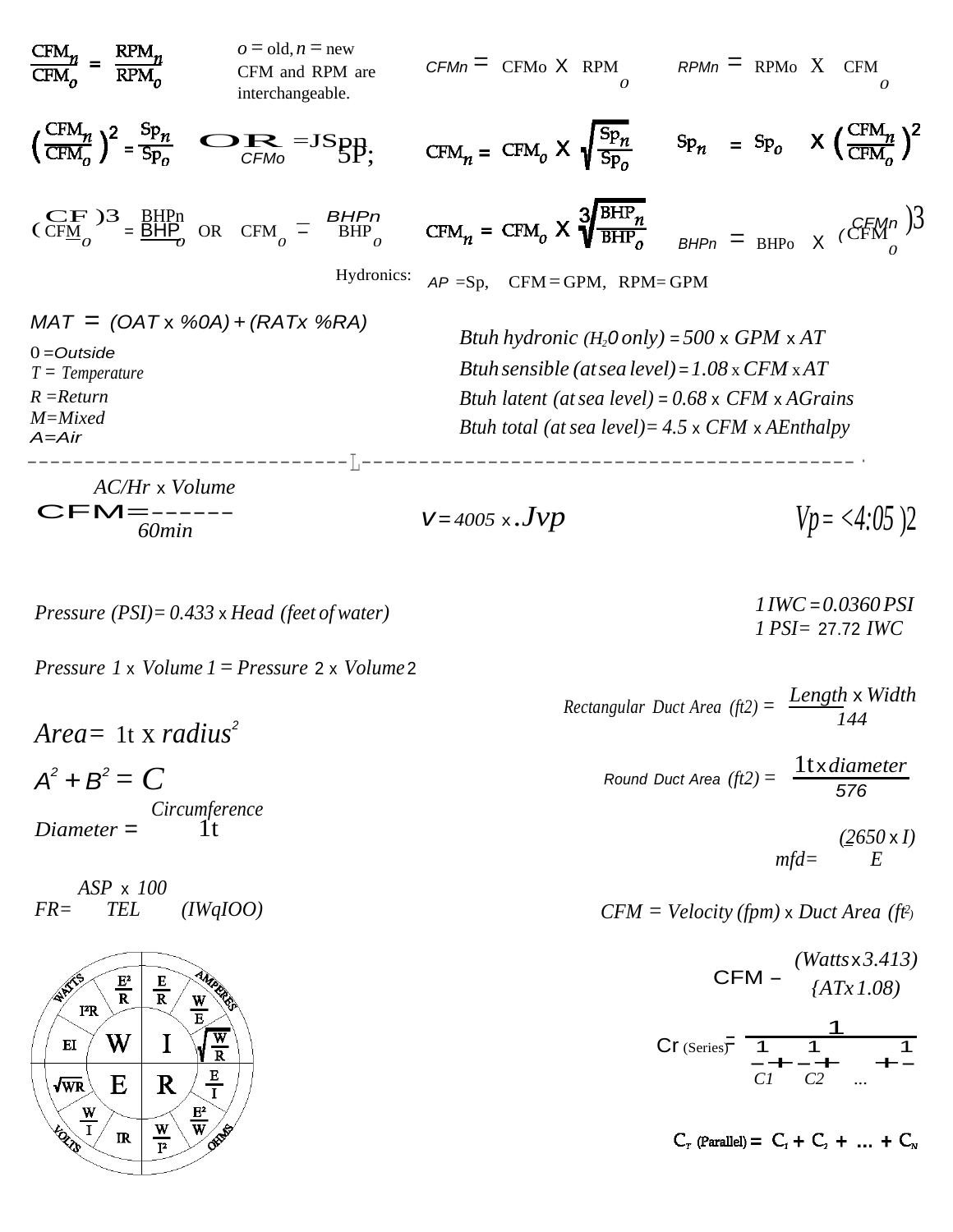# **TEMPERATURE PRESSURE** CHART-atsealevel



#### Pressure (PSIG), Vacuum (in. Of Hg)-Bold Italic Figures

To determine subcooling for 404A, 407C, and 4220, use BUBBLE POINT values (temperatures above 50°F -gray background) To determine superheat for 404A, 407C, and 4220, use DEW POINT values (temperatures 50°F and below)

CONTINUED